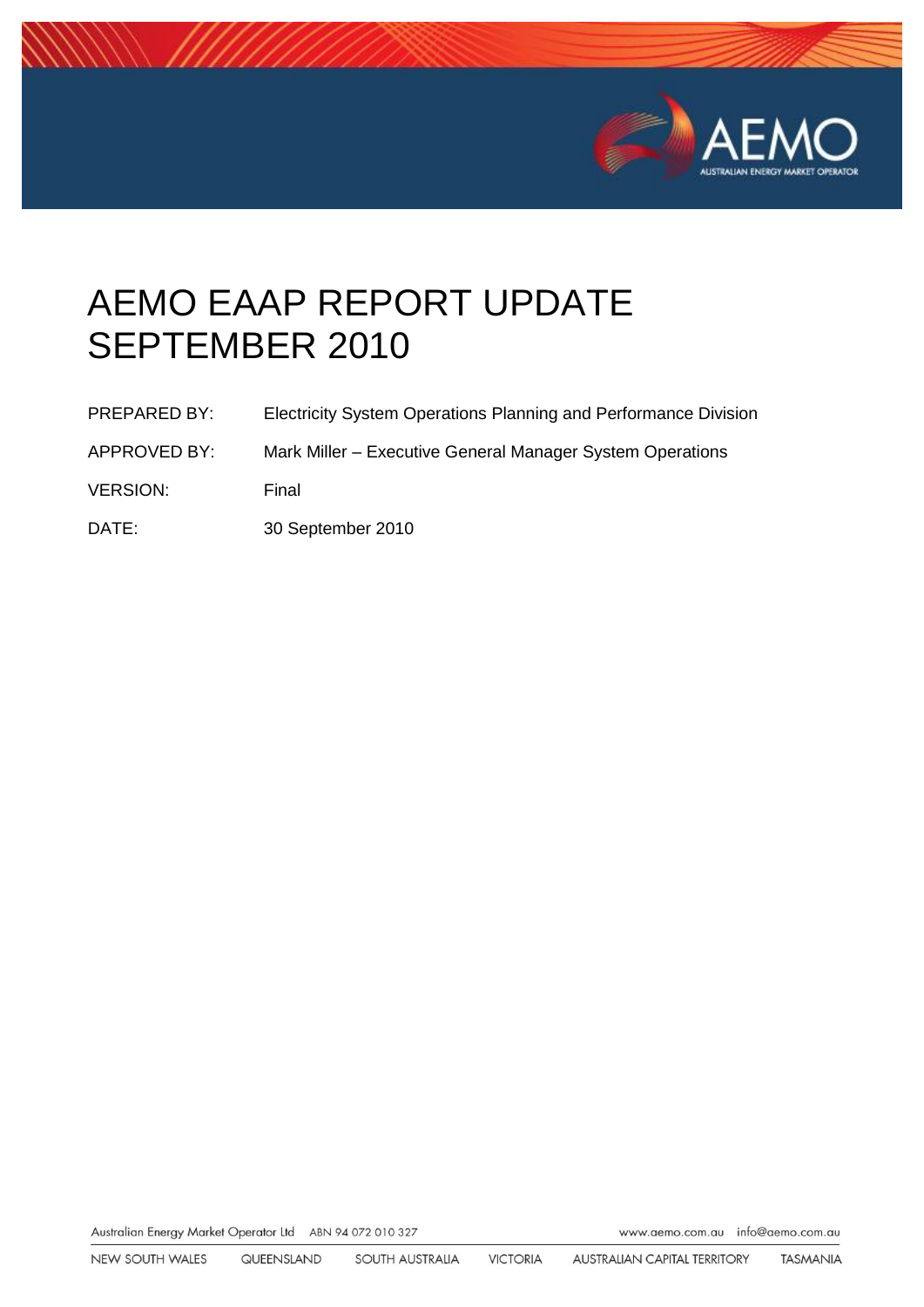

# Disclaimer

- *a) Purpose - This report has been prepared by the Australian Energy Market Operator Limited (AEMO) for the sole purpose of meeting obligations in accordance with clause 3.7C of the National Electricity Rules.*
- *b) No Reliance or warranty – This report contains data provided by third parties and might contain conclusions or forecasts and the like that rely on that data. This data might not be free from errors or omissions. While AEMO has used due care and skill, AEMO does not warrant or represent that the data, conclusions, forecasts or other information in this report are accurate, reliable, complete or current or that they are suitable for particular purposes. You should verify and check the accuracy, completeness, reliability and suitability of this report for any use to which you intend to put it, and seek independent expert advice before using it, or any information contained in it.*
- *c) Limitation of liability - To the extent permitted by law, AEMO and its advisers, consultants and other contributors to this report (or their respective associated companies, businesses, partners, directors, officers or employees) shall not be liable for any errors, omissions, defects or misrepresentations in the information contained in this report, or for any loss or damage suffered by persons who use or rely on such information (including by reason of negligence, negligent misstatement or otherwise). If any law prohibits the exclusion of such liability, AEMO's liability is limited, at AEMO's option, to the re-supply of the information, provided that this limitation is permitted by law and is fair and reasonable.*

*© 2010 - Australian Energy Market Operator Ltd. All rights reserved*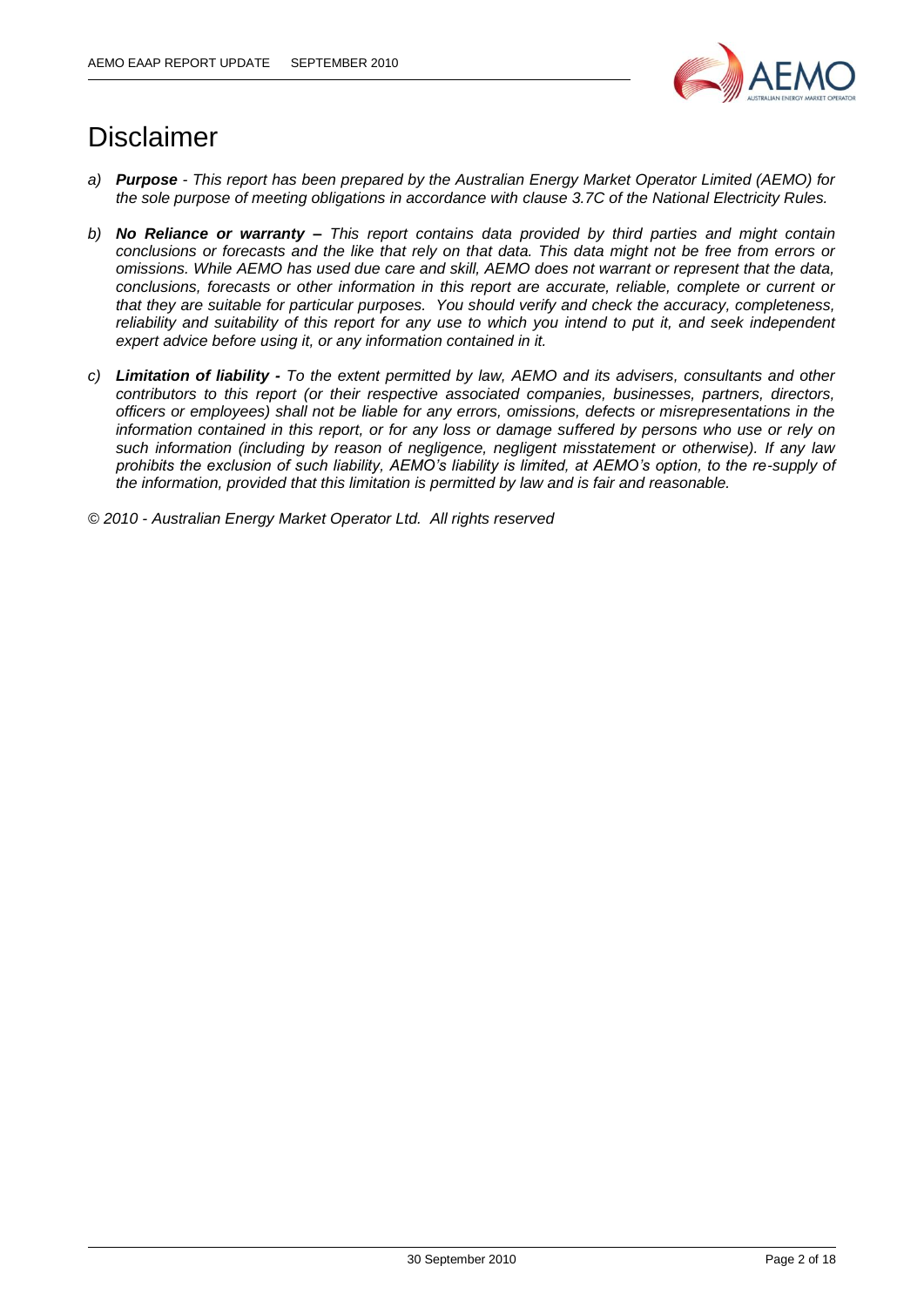

# **Contents**

| $\mathbf{1}$   |                                                                              |
|----------------|------------------------------------------------------------------------------|
| 1.1            |                                                                              |
| 1.2            |                                                                              |
| 1.3            |                                                                              |
| 2              |                                                                              |
| 3              |                                                                              |
| 3.1            |                                                                              |
| 3.2            |                                                                              |
| $\overline{4}$ |                                                                              |
| 4.1            |                                                                              |
| 4.2            | Scenario 2: Short Term Average Rainfall - Forecast Unserved Energy (GWh)  10 |
| 4.3            | Scenario 3: Long Term Average Rainfall - Forecast Unserved Energy (GWh) 11   |
| 4.4            | FORECAST MONTHLY ENERGY GENERATION ON NEM-WIDE BASIS  12                     |
| 4.5            |                                                                              |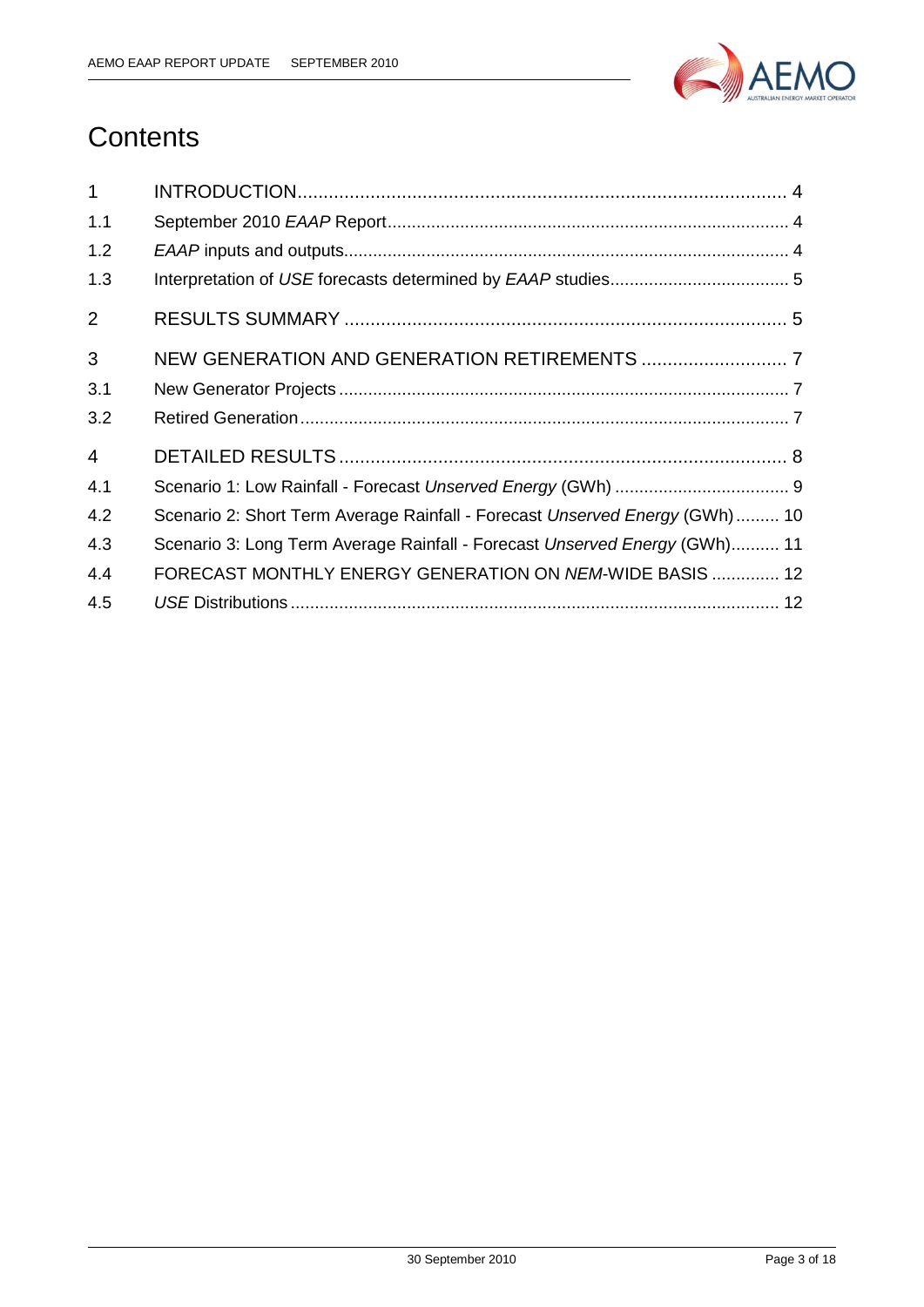

# <span id="page-3-0"></span>**1 INTRODUCTION**

AEMO is required by the National Electricity Rule 3.7C(d) to publish an *EAAP*<sup>1</sup> on a quarterly basis. The National Electricity Rule 3.7C(n) requires AEMO to comply with EAAP guidelines<sup>2</sup> in preparing *EAAP*.

The EAAP replaces the quarterly AEMO Drought Scenarios Investigation Report<sup>3</sup>, with the final Drought Report having been published in December 2009. The first *EAAP* was published on 31 March 2010.

*EAAP* uses probabilistic modelling to determine the regional *Unserved Energy* (*USE*) at an hourly resolution during the 24 month Study Period. This involves the use of time-sequential, security constrained optimal dispatch simulations, incorporating Monte-Carlo Simulations.

The annual percentage of *USE* per region is the key indicator of energy adequacy in the *NEM*.

### <span id="page-3-1"></span>**1.1 September 2010** *EAAP* **Report**

Study period<sup>4</sup> for this *EAAP* report: **01-10-2010 to 30-09-2012** 

Closing date for submitting Variable GELF Parameters by

#### Scheduled Generators: **06-08-2010**

For the purpose of this report "Year 1" is defined as 01-10-2010 to 30-09-2011, and "Year 2" is defined as 01-10-2011 to 30-09-2012.

This *EAAP* report is based on the following three Rainfall Scenarios:

**Scenario 1:** Low rainfall – based on rainfall between 1 July 2006 and 30 June 2007 for all Regions except New South Wales. For New South Wales the low rainfall scenario is based on the rainfall experienced between 1 June 2006 and 31 May 2007<sup>5</sup>.

**Scenario 2:** Short term average rainfall – based on the average rainfall recorded over the past 10 years.

**Scenario 3:** Long term average rainfall – based on the average rainfall recorded over the past 50 years, or the longest period for which rainfall data is available should this be less than 50 years.

## <span id="page-3-2"></span>**1.2** *EAAP* **inputs and outputs**

 $\overline{\phantom{a}}$ 

The scheduled generating units submitted their Variable GELF Parameters<sup>6</sup> within the required timeframe specified in *EAAP guidelines*. These included all the scheduled generating units that

<http://www.aemo.com.au/electricityops/408-0001.html>

<http://www.aemo.com.au/electricityops/eaap.html>

<sup>&</sup>lt;sup>1</sup> Energy Adequacy Assessment Projection (EAAP) – Glossary of the Electricity Market Rules defines the EAAP as "A projection of AEMO"s assessment of energy availability that accounts for energy constraints for each month over a 24 month period, which is prepared and published in accordance with rule 3.7C and is measured as *unserved energy* for each region."

<sup>2</sup> The *EAAP guidelines* have been determined following Electricity Rule Consultation Procedures and can be accessed using the following web link:

<sup>3</sup> Previous AEMO EAAP and Drought Report Updates are available at the following location on *AEMO* website:

 $4$  A study period refers to a specified time period for which the Energy Adequacy Assessment Projections are conducted.

 $<sup>5</sup>$  Had this change not been made for New South Wales, the low rainfall scenario would have had more</sup> rainfall than the short term average rainfall scenario in the catchment areas.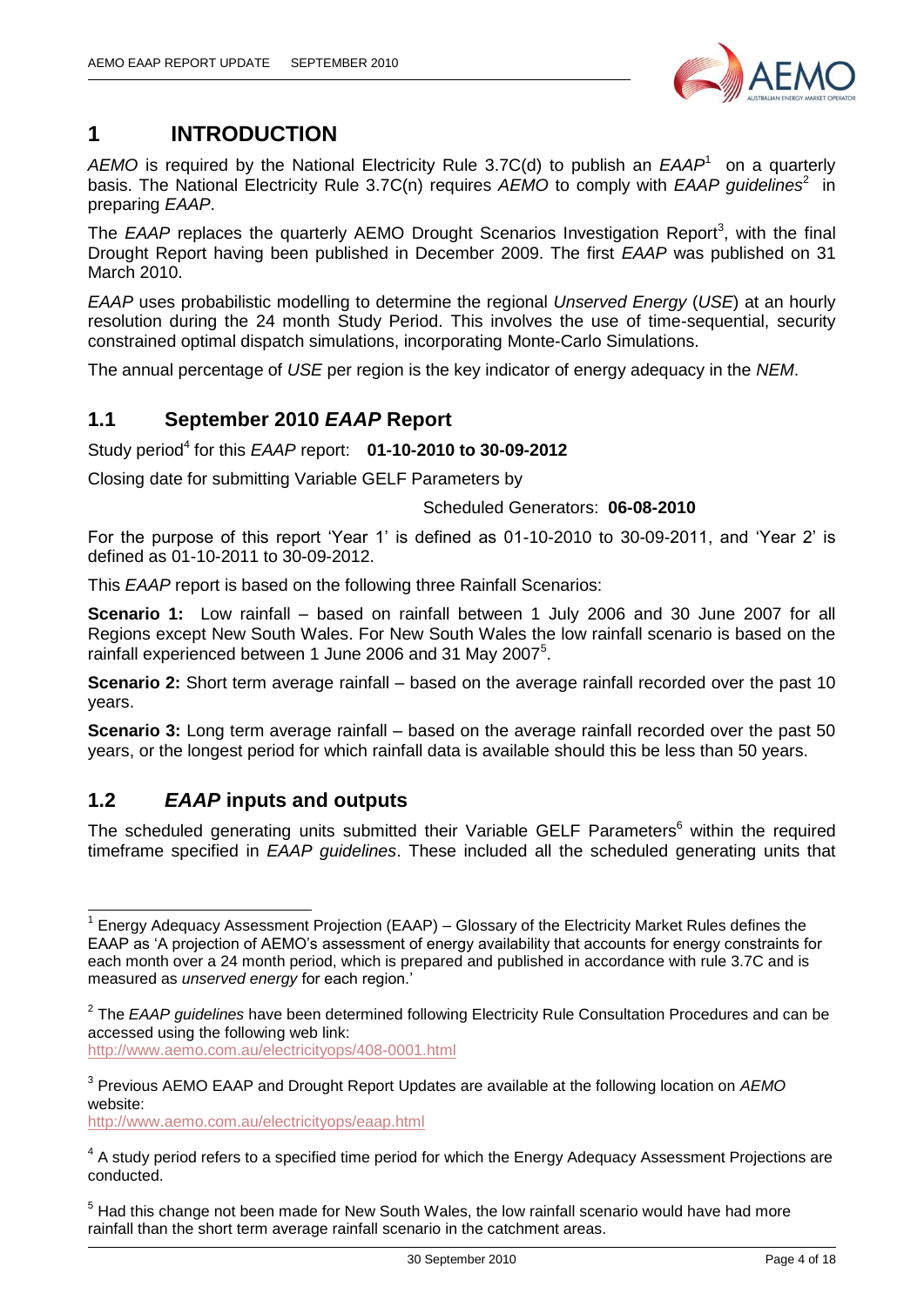

have provided their generation constraints under various rainfall scenarios for the September 2010 *EAAP*.

The demand profiles used in September 2010 *EAAP* are consistent with the energy and demand projections that have been published in 2010 Electricity Statement of Opportunities. Estimates of demand side participation published as "Very Likely" in the 2010 Electricity Statement of Opportunities has also been used as an input in September 2010 *EAAP*.

The *EAAP guidelines* require *AEMO* to publish the following *EAAP* reports:

- 1. *EAAP* Public Report This report will include the following items for each of the Scenarios on regional basis:
	- Monthly *USE* for the study period in GWh;
	- *USE* for the first 12 months and for the second 12 months in the study period in  $\bullet$ GWh; and
	- Monthly energy generation for the study period in GWh on a *NEM*-wide basis.  $\bullet$
- 2. Private *EAAP* reports for each Generator who owns scheduled generating units or hydro power schemes that have been included in each of the Scenarios:
	- Monthly energy generation reductions in GWh for the scheduled generating unit or hydro power scheme for the study period;
	- Monthly capacity reductions in MW for the scheduled generating unit or hydro power  $\bullet$ scheme for the study period;
	- Monthly generation contribution in GWh from the scheduled generating unit or hydro power scheme for the study period; and
	- Monthly generation contribution in GWh for the first 12 months and for the second 12 months in the study period.

This *AEMO EAAP* Report Update September 2010 covers the requirement to publish the *EAAP* Public Report (i.e. first report stated above).

### <span id="page-4-0"></span>**1.3 Interpretation of** *USE* **forecasts determined by** *EAAP* **studies**

The electricity supply estimates in this *EAAP* Report are based on the Variable GELF parameters submitted by *NEM* Scheduled Generators as required by the *EAAP guidelines*, during July and Aug 2010, so the results should be regarded as reflecting an input "snapshot" taken at that time.

The water-related energy limitations submitted by Scheduled Generators are based on the known share of water available for generation at the time, as advised by jurisdictions and water authorities.

## <span id="page-4-1"></span>**2 RESULTS SUMMARY**

-

The following tables summarise the annual *unserved energy* (*USE*) figures for each region, and provide comparisons between the *EAAP* published in June 2010 and the September 2010 *EAAP* report. The grey shading highlights where the annual *USE* is higher than the Reliability Panel standard of  $0.002\%$ <sup>7</sup>.

 $6$  Generator Energy Limitation Framework (GELF) – Glossary of the Electricity Market Rules defines the GELF as "A description of the energy constraints that affect the ability of scheduled generating unit to generate electricity prepared in accordance with the EAAP guidelines."

<sup>7</sup> The Reliability Panel establish the standard for supply reliability in the *NEM*, which is 0.002% *unserved energy* in each region. This standard requires that no more than 0.002% of each region"s energy demand should be unserved due to supply shortfalls. Note that this does not include customer interruptions due to failures in transmission and distribution networks.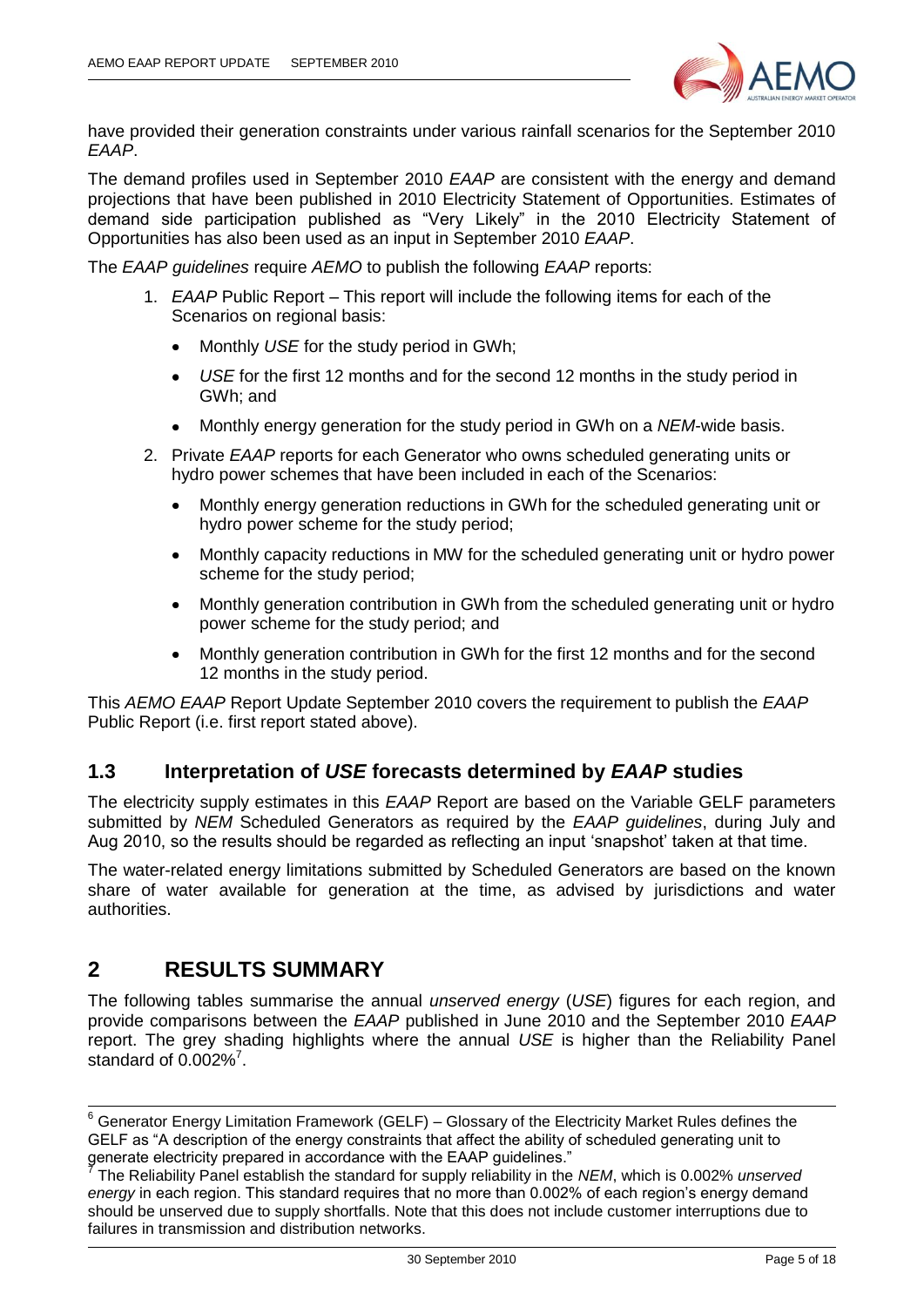

The September 2010 *EAAP* results forecast reduced *USE* for New South Wales, Victoria and South Australia for Year 1 of the low rainfall scenario, which includes summer 2010/11, compared to the June 2010 *EAAP*. The marginal levels of *USE* forecast for these three regions are below the Reliability Panel Standard of 0.002%. There was no noticeable forecast *USE* for Queensland and Tasmania in the June and September 2010 *EAAP* studies for Year 1 of the low rainfall scenario.

The September 2010 *EAAP* forecasts a marginal decrease of *USE* for Victoria and marginal increases for South Australia and New South Wales regions for the Year 2 of the low rainfall scenario, compared to June 2010 *EAAP*. The forecast *USE* is above the Reliability Panel Standard of 0.002% for Victoria and South Australia regions for the Year 2 in the low rainfall scenario. The forecast *USE* is below the Reliability Panel Standard of 0.002% for all other regions.

The forecast *USE* is higher than the Reliability Panel Standard in the Year 2 of the low rainfall scenario for Victoria and South Australia due to energy restrictions on two power stations in Victoria.

Forecast *unserved energy* in all regions is below 0.002% for both years of the short term and long term average rainfall scenarios.

|                   | Low rainfall               | <b>NSW</b> | <b>QLD</b> | <b>SA</b> | <b>TAS</b> | <b>VIC</b> |
|-------------------|----------------------------|------------|------------|-----------|------------|------------|
| Year 1            | <b>June 2010</b><br>Update | 0.0003%    | 0.0000%    | 0.0012%   | 0.0000%    | 0.0015%    |
|                   | September 2010<br>Update   | 0.0001%    | 0.0000%    | 0.0002%   | 0.0000%    | 0.0003%    |
| Year <sub>2</sub> | June 2010<br>Update        | 0.0001%    | 0.0002%    | 0.0019%   | 0.0000%    | 0.0074%    |
|                   | September 2010<br>Update   | 0.0006%    | 0.0002%    | 0.0022%   | 0.0000%    | 0.0067%    |

TABLE 1: *UNSERVED ENERGY* FOR SCENARIO 1 - LOW RAINFALL

#### TABLE 2: *UNSERVED ENERGY* FOR SCENARIO 2 - SHORT TERM AVERAGE RAINFALL

|      | Short term average<br>rainfall | <b>NSW</b> | <b>QLD</b> | <b>SA</b> | <b>TAS</b> | <b>VIC</b> |
|------|--------------------------------|------------|------------|-----------|------------|------------|
| Year | June 2010<br>Update            | 0.0001%    | 0.0000%    | 0.0001%   | 0.0000%    | 0.0001%    |
|      | September 2010<br>Update       | 0.0001%    | 0.0000%    | 0.0002%   | $0.0000\%$ | 0.0003%    |
| Year | June 2010<br>Update            | $0.0000\%$ | 0.0001%    | 0.0001%   | $0.0000\%$ | 0.0001%    |
| 2    | September 2010<br>Update       | 0.0000%    | 0.0001%    | 0.0000%   | 0.0000%    | 0.0001%    |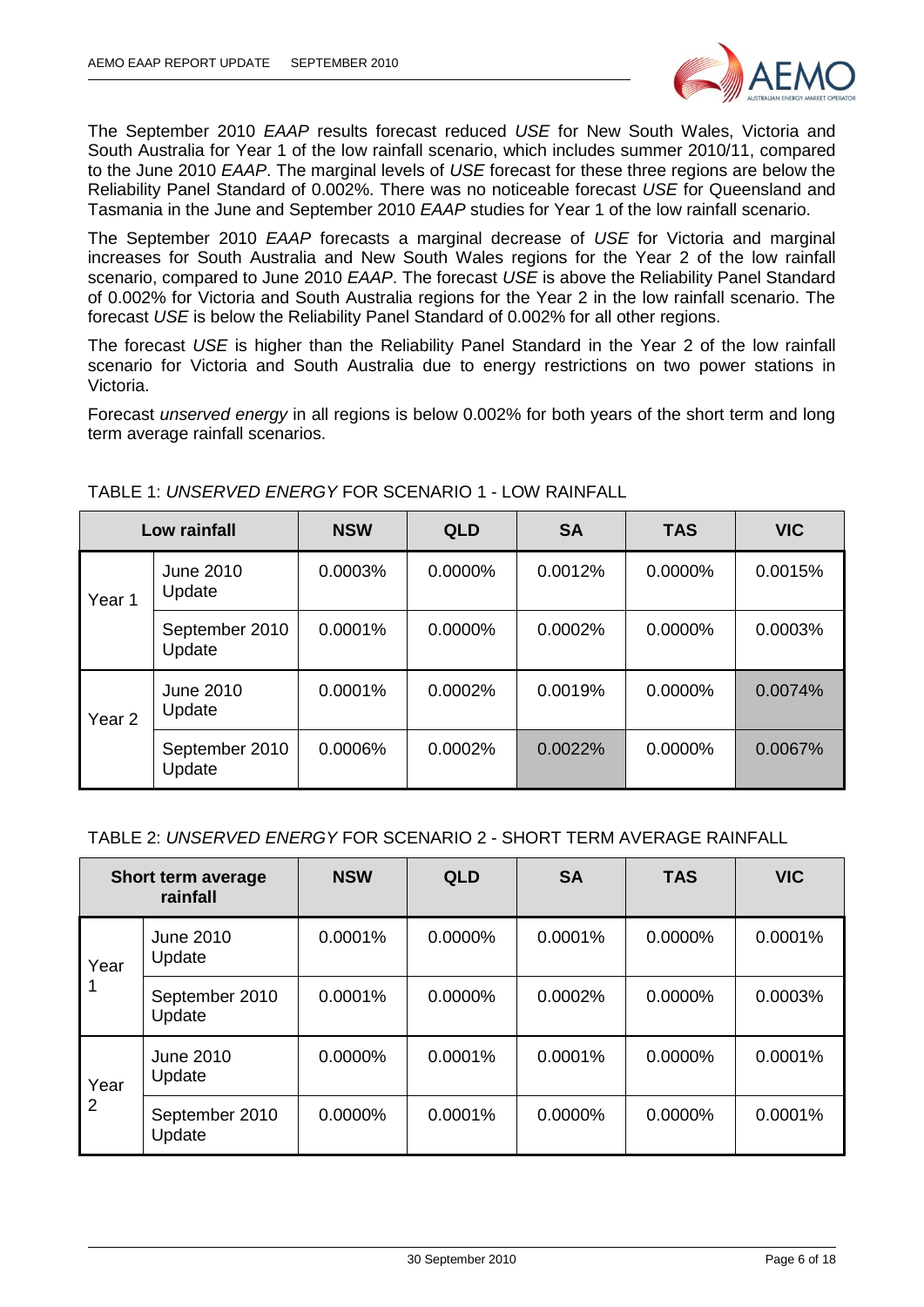

|                   | Long term average<br>rainfall | <b>NSW</b> | <b>QLD</b> | <b>SA</b>  | <b>TAS</b> | <b>VIC</b> |
|-------------------|-------------------------------|------------|------------|------------|------------|------------|
| Year 1            | <b>June 2010</b><br>Update    | $0.0000\%$ | 0.0000%    | 0.0001%    | $0.0000\%$ | 0.0000%    |
|                   | September<br>2010 Update      | 0.0001%    | 0.0000%    | 0.0001%    | $0.0000\%$ | 0.0003%    |
| Year <sub>2</sub> | <b>June 2010</b><br>Update    | 0.0000%    | 0.0001%    | 0.0001%    | 0.0000%    | 0.0001%    |
|                   | September<br>2010 Update      | $0.0000\%$ | 0.0001%    | $0.0000\%$ | $0.0000\%$ | 0.0001%    |

#### TABLE 3: *UNSERVED ENERGY* FOR SCENARIO 3 - LONG TERM AVERAGE RAINFALL

# <span id="page-6-0"></span>**3 NEW GENERATION AND GENERATION RETIREMENTS**

### <span id="page-6-1"></span>**3.1 New Generator Projects**

Based on the information published on the Generation Information Page<sup>8</sup>, as well as on the subsequent updates received, the following committed significant generator projects have been included in the model:

| <b>Station</b>             | <b>State</b> | <b>Capacity</b> | When                |
|----------------------------|--------------|-----------------|---------------------|
| Lake Bonney 3 wind farm    | SA           | 39 MW           | Summer 2010/11      |
|                            |              | 553 MW (winter) |                     |
| Mortlake Stage 1           | <b>VIC</b>   | 518 MW (summer) | Late Summer 2010/11 |
| North Brown Hill wind farm | SA           | 132 MW          | Winter 2011         |
| Port Lincoln 3             | SA           | 23 MW           | Summer 2010/11      |
| Waterloo wind farm         | SА           | <b>111 MW</b>   | Summer 2010/11      |
| Oaklands wind farm         | <b>VIC</b>   | 67 MW           | Winter 2011         |
| Hallett GT expansion       | SA           | 23 MW           | Summer 2010/11      |

#### TABLE 4: NEW GENERATORS

#### <span id="page-6-2"></span>**3.2 Retired Generation**

Based on the information published on the Generation Information Page, as well as the subsequent updates received, there were no retirements of Scheduled Generating Units modelled in September 2010 *EAAP* report.

Swanbank B2 and B4 units in Queensland region were assumed unavailable since these generating units would be in long term storage during the study period.

 8 The Generation Information Page is available on *AEMO* website at: <http://www.aemo.com.au/data/gendata.shtml>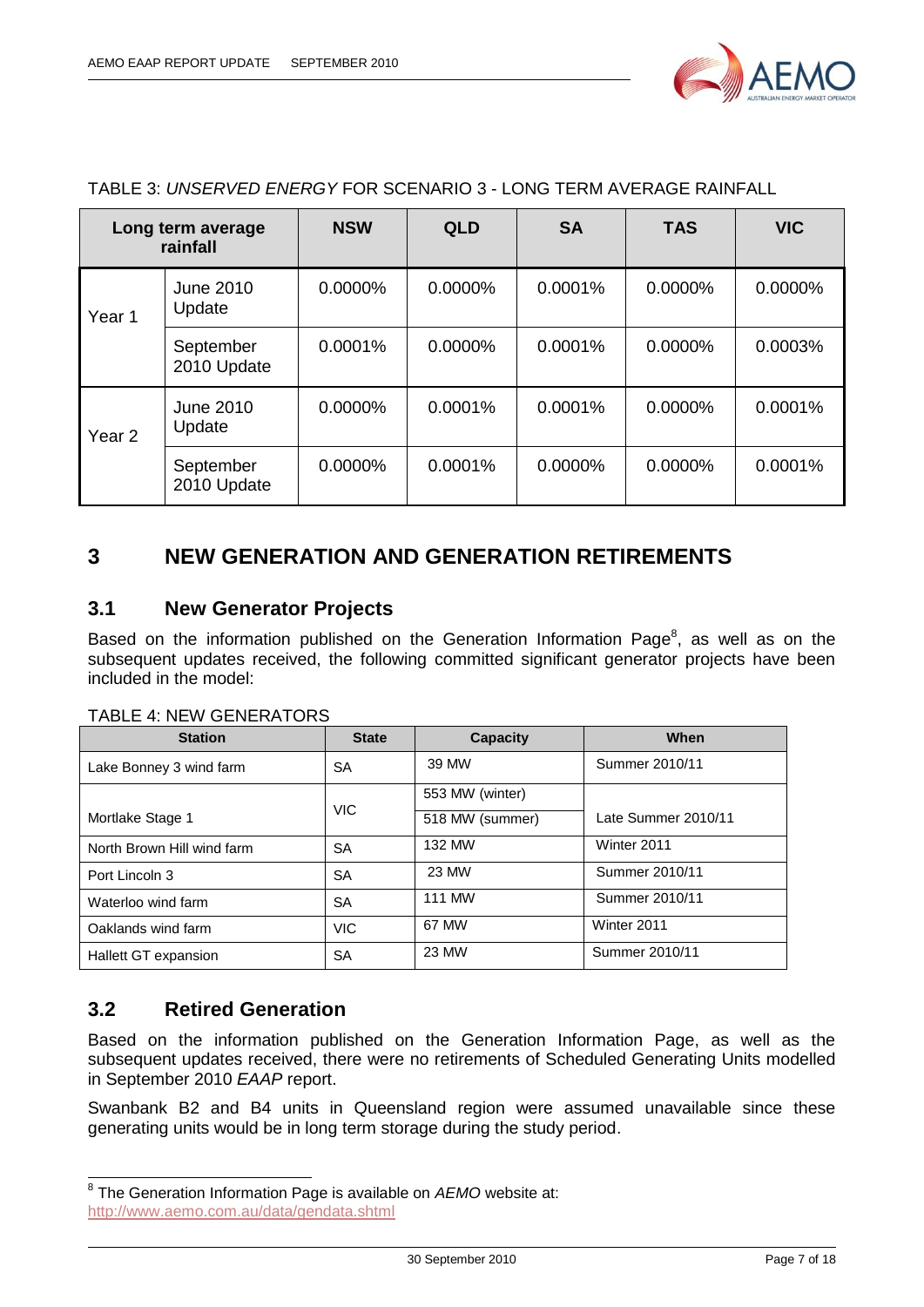

# <span id="page-7-0"></span>**4 DETAILED RESULTS**

The *EAAP* simulation studies provide forecasts of customer load that might not be able to be met during the study period. As the studies are probabilistic in nature, 400 simulation studies were performed for each rainfall scenario using both 10% Probability of Exceedence (POE) and 50% POE demand forecasts. The results of all of these simulation studies have been 'averaged' as explained in the section 5.2 of the *EAAP guidelines<sup>9</sup>* , using the following weightings:

Weighted result =  $0.696 \times 50\%$  POE result +  $0.304 \times 10\%$  POE result.

The above weighting is similar to the weightings used in studies for the 2009 National Transmission Statement<sup>10</sup>, and provides a balance by giving higher weighting to the more expected 50% POE results, whilst still capturing the influence of the more pessimistic 10% POE results.

The figures in the following tables represent the average monthly regional energy demand that was not able to be met in gigawatt hours (GWh).

The *EAAP* modelling is probabilistic in nature because it is not possible to be certain about future customer demand or generator failures, etc. As a result, the forecast *unserved energy* figures presented in the following tables should not be interpreted as certainty of blackouts, but rather as an estimate of what could occur. If customer demand is moderate to low, or generator failures do not occur at critical times, then the *unserved energy* estimates contained in this update are unlikely to eventuate.

Shaded cells indicate where *USE* exceeds the Reliability Panel Standard of 0.002% in a region.

 9 The *EAAP guidelines* can be accessed using the following web link: <http://www.aemo.com.au/electricityops/408-0001.html>

<sup>&</sup>lt;sup>10</sup> The 2009 National Transmission Statement is available at the following location on AEMO website: <http://www.aemo.com.au/planning/nts2009.html>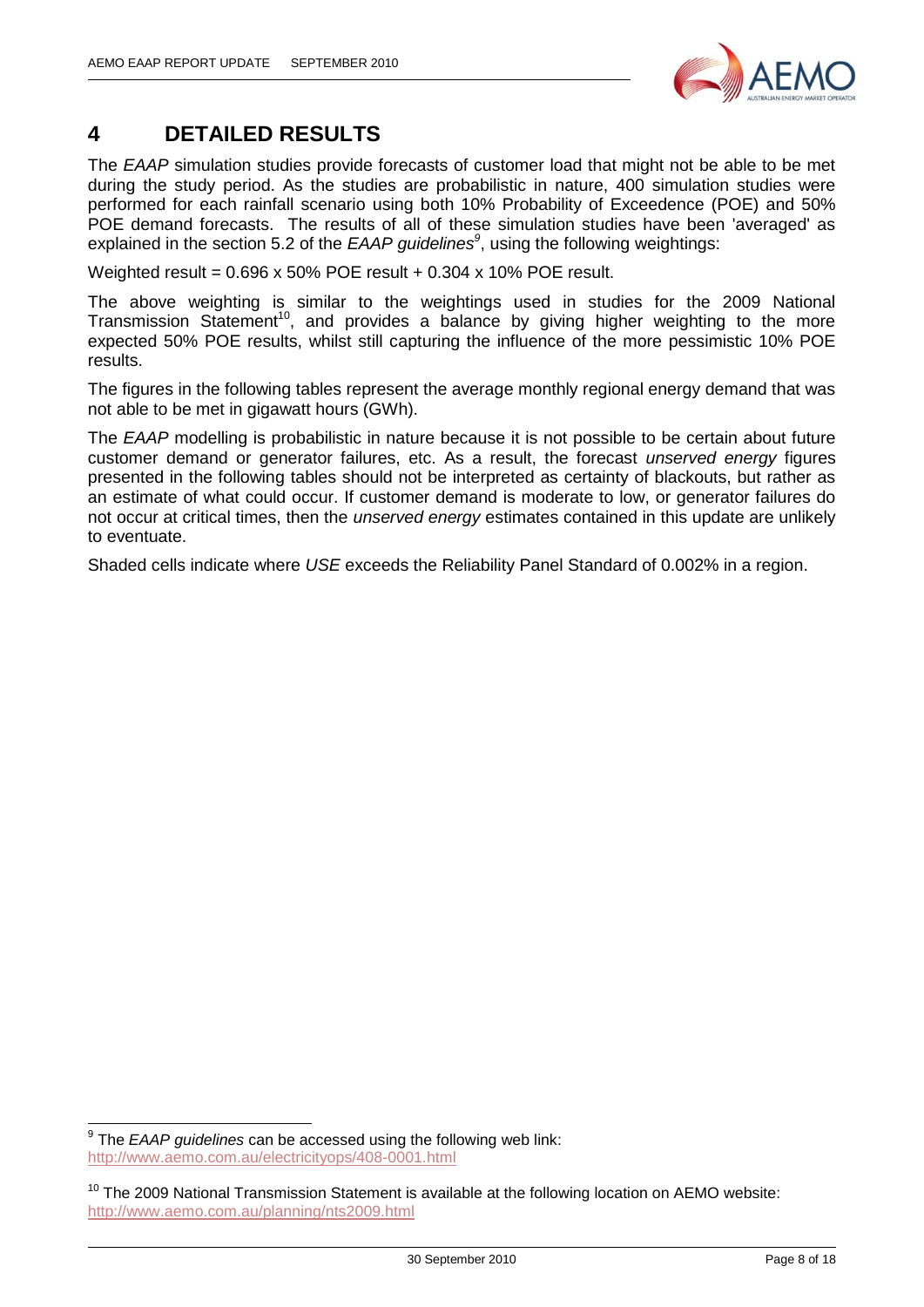

# <span id="page-8-0"></span>**4.1 Scenario 1: Low Rainfall - Forecast** *Unserved Energy* **(GWh)**

TABLE 5: FORECAST *USE* IN SCENARIO 1 – LOW RAINFALL

|                  | <b>NSW</b> | QLD     | SΑ      | <b>TAS</b> | <b>VIC</b> |
|------------------|------------|---------|---------|------------|------------|
| Oct-10           | 0.000      | 0.000   | 0.000   | 0.000      | 0.000      |
| Nov-10           | 0.000      | 0.000   | 0.003   | 0.000      | 0.000      |
| Dec-10           | 0.000      | 0.004   | 0.000   | 0.000      | 0.000      |
| Jan-11           | 0.014      | 0.008   | 0.000   | 0.000      | 0.021      |
| Feb-11           | 0.096      | 0.013   | 0.000   | 0.000      | 0.114      |
| Mar-11           | 0.001      | 0.000   | 0.019   | 0.000      | 0.031      |
| Apr-11           | 0.000      | 0.000   | 0.000   | 0.000      | 0.000      |
| May-11           | 0.000      | 0.000   | 0.000   | 0.000      | 0.000      |
| Jun-11           | 0.000      | 0.000   | 0.000   | 0.000      | 0.000      |
| $Jul-11$         | 0.000      | 0.000   | 0.000   | 0.000      | 0.000      |
| Aug-11           | 0.000      | 0.000   | 0.000   | 0.000      | 0.000      |
| Sep-11           | 0.000      | 0.000   | 0.000   | 0.000      | 0.000      |
| <b>Total GWh</b> | 0.112      | 0.024   | 0.023   | 0.000      | 0.166      |
| Region %         | 0.0001%    | 0.0000% | 0.0002% | 0.000%     | 0.0003%    |
| Oct-11           | 0.000      | 0.000   | 0.000   | 0.000      | 0.000      |
| Nov-11           | 0.000      | 0.000   | 0.000   | 0.000      | 0.000      |
| Dec-11           | 0.000      | 0.000   | 0.000   | 0.000      | 0.003      |
| Jan-12           | 0.000      | 0.008   | 0.021   | 0.000      | 0.779      |
| Feb-12           | 0.484      | 0.094   | 0.043   | 0.000      | 1.907      |
| Mar-12           | 0.001      | 0.004   | 0.231   | 0.000      | 0.820      |
| Apr-12           | 0.000      | 0.000   | 0.000   | 0.000      | 0.000      |
| May-12           | 0.001      | 0.000   | 0.000   | 0.000      | 0.000      |
| Jun-12           | 0.000      | 0.000   | 0.000   | 0.000      | 0.000      |
| Jul-12           | 0.000      | 0.000   | 0.000   | 0.000      | 0.000      |
| Aug-12           | 0.000      | 0.000   | 0.000   | 0.000      | 0.000      |
| Sep-12           | 0.000      | 0.000   | 0.000   | 0.000      | 0.000      |
| <b>Total GWh</b> | 0.486      | 0.106   | 0.295   | 0.000      | 3.509      |
| Region %         | 0.0006%    | 0.0002% | 0.0022% | 0.0000%    | 0.0067%    |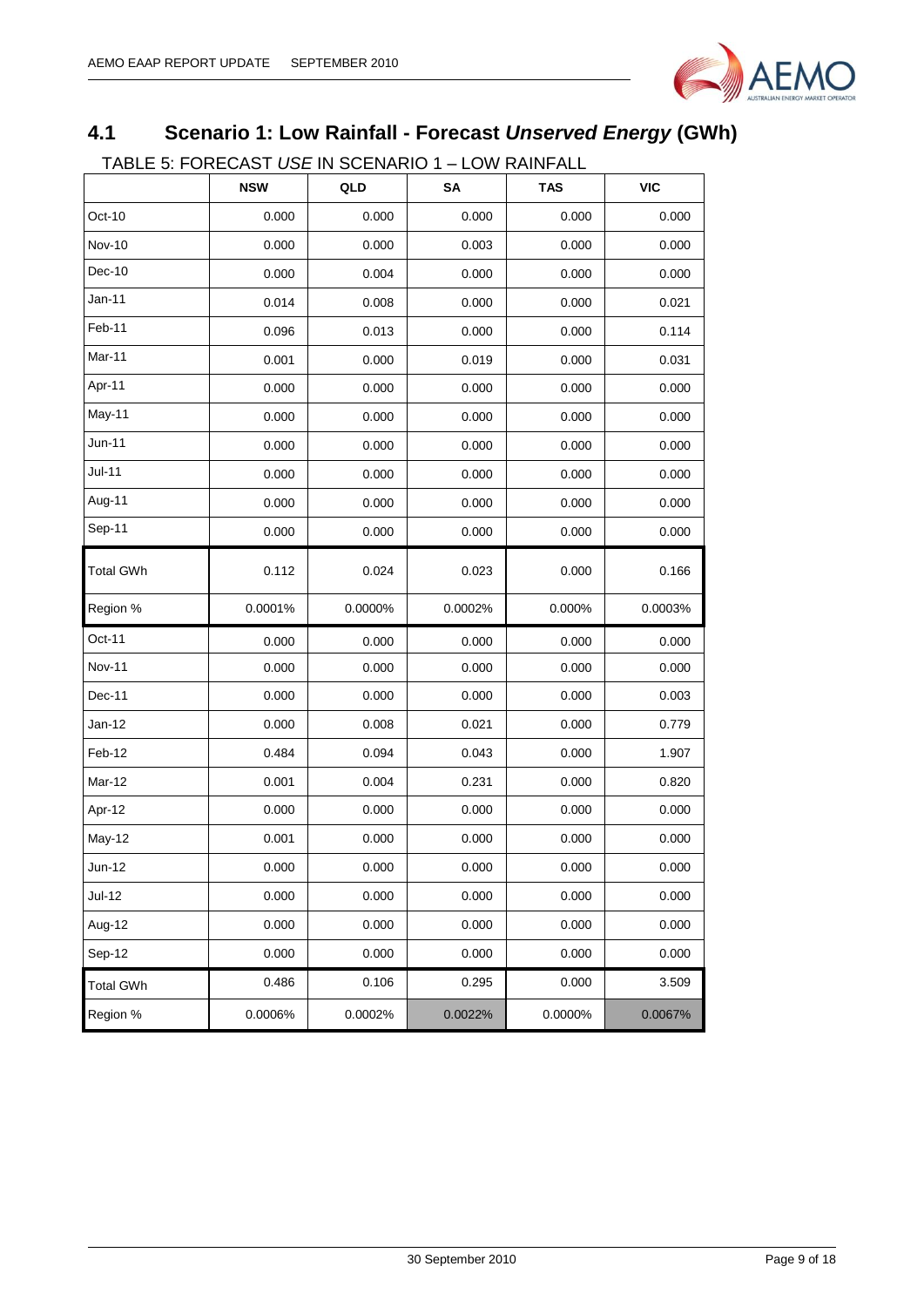

# <span id="page-9-0"></span>**4.2 Scenario 2: Short Term Average Rainfall - Forecast** *Unserved Energy* **(GWh)**

|                  | <b>NSW</b> | QLD     | יישו<br>SA | <b>TAS</b> | <b>VIC</b> |
|------------------|------------|---------|------------|------------|------------|
| Oct-10           | 0.000      | 0.000   | 0.000      | 0.000      | 0.000      |
| <b>Nov-10</b>    | 0.000      | 0.000   | 0.003      | 0.000      | 0.000      |
| Dec-10           | 0.000      | 0.004   | 0.000      | 0.000      | 0.000      |
| $Jan-11$         | 0.013      | 0.007   | 0.000      | 0.000      | 0.017      |
| Feb-11           | 0.094      | 0.014   | 0.000      | 0.000      | 0.103      |
| Mar-11           | 0.001      | 0.000   | 0.018      | 0.000      | 0.030      |
| Apr-11           | 0.000      | 0.000   | 0.000      | 0.000      | 0.000      |
| May-11           | 0.000      | 0.000   | 0.000      | 0.000      | 0.000      |
| Jun-11           | 0.000      | 0.000   | 0.000      | 0.000      | 0.000      |
| $Jul-11$         | 0.000      | 0.000   | 0.000      | 0.000      | 0.000      |
| Aug-11           | 0.000      | 0.000   | 0.000      | 0.000      | 0.000      |
| Sep-11           | 0.000      | 0.000   | 0.000      | 0.000      | 0.000      |
| <b>Total GWh</b> | 0.108      | 0.025   | 0.021      | 0.000      | 0.150      |
| Region %         | 0.0001%    | 0.0000% | 0.0002%    | 0.0000%    | 0.0003%    |
| Oct-11           | 0.000      | 0.000   | 0.000      | 0.000      | 0.000      |
| <b>Nov-11</b>    | 0.000      | 0.000   | 0.000      | 0.000      | 0.000      |
| Dec-11           | 0.000      | 0.000   | 0.000      | 0.000      | 0.000      |
| Jan-12           | 0.000      | 0.007   | 0.000      | 0.000      | 0.008      |
| Feb-12           | 0.018      | 0.072   | 0.000      | 0.000      | 0.015      |
| Mar-12           | 0.021      | 0.004   | 0.005      | 0.000      | 0.007      |
| Apr-12           | 0.000      | 0.000   | 0.000      | 0.000      | 0.000      |
| May-12           | 0.000      | 0.000   | 0.000      | 0.000      | 0.000      |
| Jun-12           | 0.000      | 0.000   | 0.000      | 0.000      | 0.000      |
| Jul-12           | 0.000      | 0.000   | 0.000      | 0.000      | 0.000      |
| Aug-12           | 0.000      | 0.000   | 0.000      | 0.000      | 0.000      |
| Sep-12           | 0.000      | 0.000   | 0.000      | 0.000      | 0.000      |
| <b>Total GWh</b> | 0.039      | 0.084   | 0.006      | 0.000      | 0.030      |
| Region %         | 0.0000%    | 0.0001% | 0.0000%    | 0.0000%    | 0.0001%    |

## TABLE 6: FORECAST *USE* IN SCENARIO 2 – SHORT TERM AVERAGE RAINFALL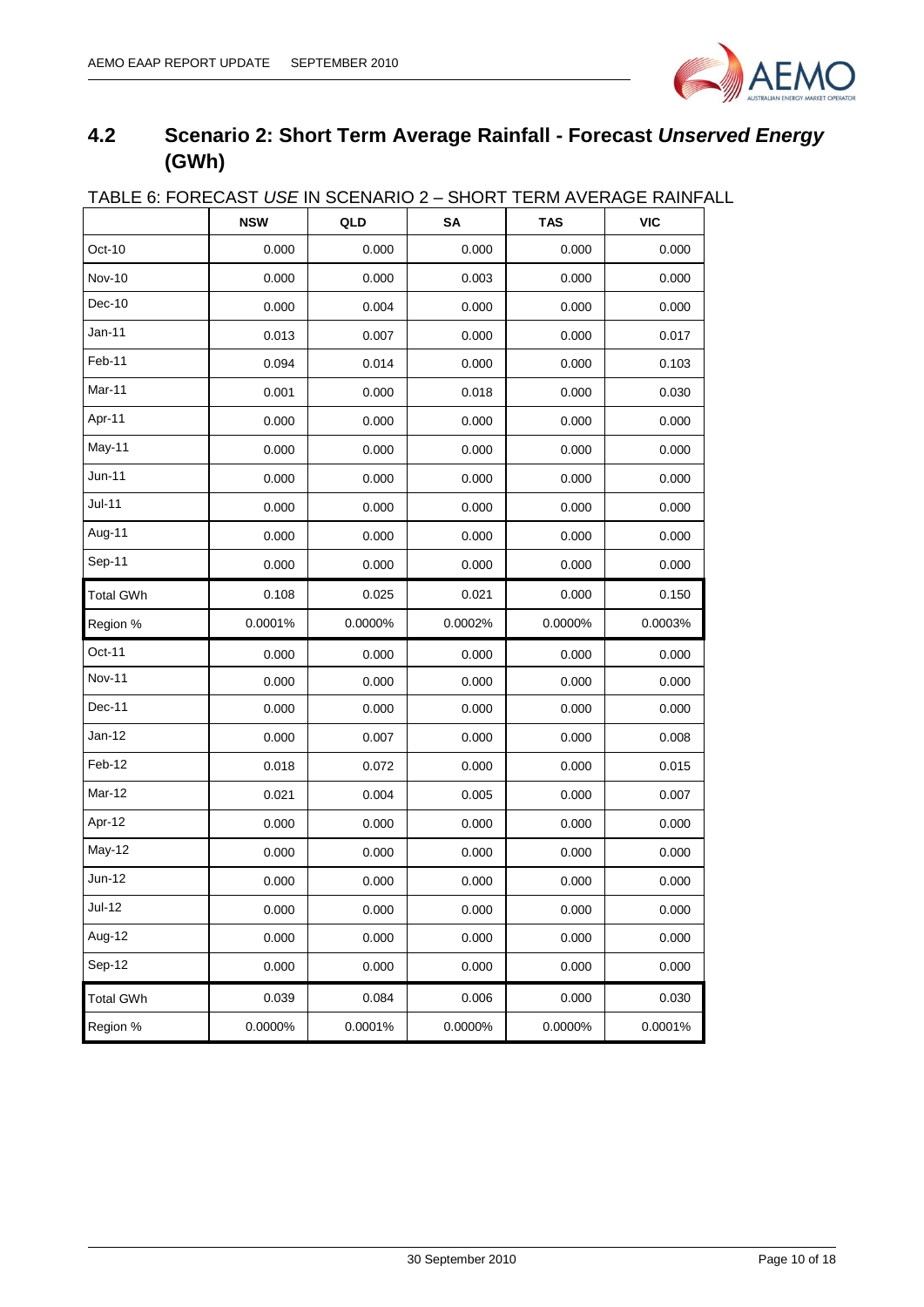

# <span id="page-10-0"></span>**4.3 Scenario 3: Long Term Average Rainfall - Forecast** *Unserved Energy* **(GWh)**

|                  | <u>IADLE 7. FUNEUAST USE IN SULNANIU 3 – LUNG TENII AVENAGE NAINFAL</u> |         |         |            |            |
|------------------|-------------------------------------------------------------------------|---------|---------|------------|------------|
|                  | <b>NSW</b>                                                              | QLD     | SΑ      | <b>TAS</b> | <b>VIC</b> |
| Oct-10           | 0.000                                                                   | 0.000   | 0.000   | 0.000      | 0.000      |
| <b>Nov-10</b>    | 0.000                                                                   | 0.000   | 0.003   | 0.000      | 0.000      |
| Dec-10           | 0.000                                                                   | 0.004   | 0.000   | 0.000      | 0.000      |
| Jan-11           | 0.025                                                                   | 0.006   | 0.000   | 0.000      | 0.017      |
| Feb-11           | 0.090                                                                   | 0.012   | 0.000   | 0.000      | 0.096      |
| Mar-11           | 0.001                                                                   | 0.000   | 0.015   | 0.000      | 0.024      |
| Apr-11           | 0.000                                                                   | 0.000   | 0.000   | 0.000      | 0.000      |
| May-11           | 0.000                                                                   | 0.000   | 0.000   | 0.000      | 0.000      |
| Jun-11           | 0.000                                                                   | 0.000   | 0.000   | 0.000      | 0.000      |
| Jul-11           | 0.000                                                                   | 0.000   | 0.000   | 0.000      | 0.000      |
| Aug-11           | 0.000                                                                   | 0.000   | 0.000   | 0.000      | 0.000      |
| Sep-11           | 0.000                                                                   | 0.000   | 0.000   | 0.000      | 0.000      |
| <b>Total GWh</b> | 0.116                                                                   | 0.022   | 0.019   | 0.000      | 0.137      |
| Region %         | 0.0001%                                                                 | 0.0000% | 0.0001% | 0.0000%    | 0.0003%    |
| Oct-11           | 0.000                                                                   | 0.000   | 0.000   | 0.000      | 0.000      |
| <b>Nov-11</b>    | 0.000                                                                   | 0.000   | 0.000   | 0.000      | 0.000      |
| Dec-11           | 0.000                                                                   | 0.000   | 0.000   | 0.000      | 0.000      |
| Jan-12           | 0.000                                                                   | 0.007   | 0.000   | 0.000      | 0.006      |
| Feb-12           | 0.035                                                                   | 0.072   | 0.000   | 0.000      | 0.025      |
| Mar-12           | 0.002                                                                   | 0.004   | 0.005   | 0.000      | 0.005      |
| Apr-12           | 0.000                                                                   | 0.000   | 0.000   | 0.000      | 0.000      |
| May-12           | 0.000                                                                   | 0.000   | 0.000   | 0.000      | 0.000      |
| <b>Jun-12</b>    | 0.000                                                                   | 0.000   | 0.000   | 0.000      | 0.000      |
| $Jul-12$         | 0.000                                                                   | 0.000   | 0.000   | 0.000      | 0.000      |
| Aug-12           | 0.000                                                                   | 0.000   | 0.000   | 0.000      | 0.000      |
| Sep-12           | 0.000                                                                   | 0.000   | 0.000   | 0.000      | 0.000      |
| <b>Total GWh</b> | 0.037                                                                   | 0.084   | 0.005   | 0.000      | 0.036      |
| Region %         | 0.0000%                                                                 | 0.0001% | 0.0000% | 0.0000%    | 0.0001%    |

### TABLE 7: FORECAST *USE* IN SCENARIO 3 – LONG TERM AVERAGE RAINFALL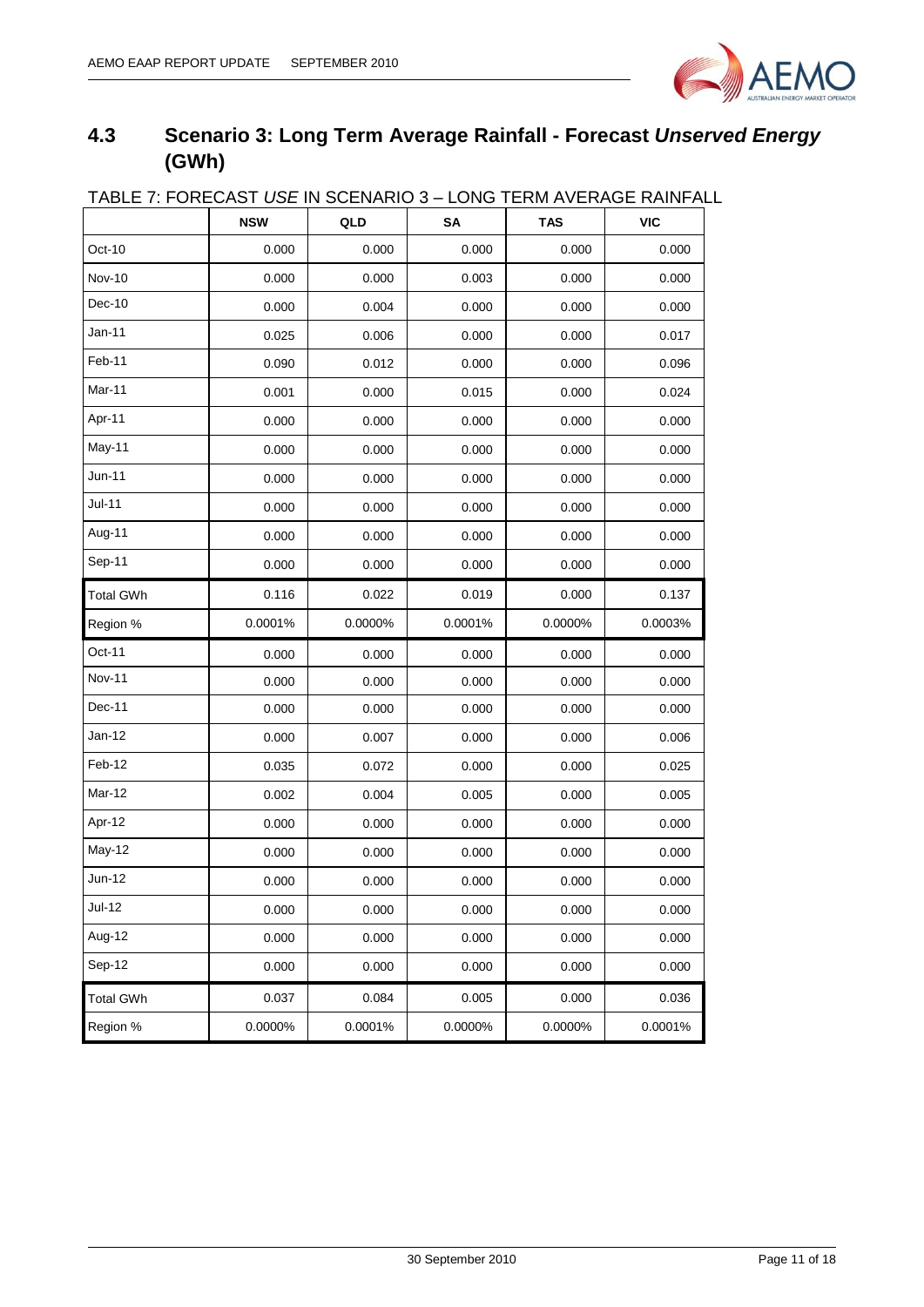

## <span id="page-11-0"></span>**4.4 FORECAST MONTHLY ENERGY GENERATION ON** *NEM***-WIDE BASIS**

#### TABLE 8: FORECAST MONTHLY ENERGY GENERATION ON *NEM*-WIDE BASIS

|                  | <b>Low Rainfall</b><br><b>Scenario</b> | <b>Short Term</b><br>Average Rainfall<br>Scenario | Long Term<br><b>Average Rainfall</b><br><b>Scenario</b> |
|------------------|----------------------------------------|---------------------------------------------------|---------------------------------------------------------|
| Oct-10           | 16933.934                              | 16975.766                                         | 16938.244                                               |
| <b>Nov-10</b>    | 16958.514                              | 17057.611                                         | 16981.107                                               |
| $Dec-10$         | 17488.975                              | 17568.115                                         | 17542.822                                               |
| Jan-11           | 18812.322                              | 18839.746                                         | 18809.883                                               |
| Feb-11           | 16954.580                              | 16990.131                                         | 16957.260                                               |
| Mar-11           | 18203.750                              | 18221.219                                         | 18213.031                                               |
| Apr-11           | 16539.779                              | 16552.186                                         | 16535.695                                               |
| May-11           | 18323.953                              | 18340.293                                         | 18347.395                                               |
| Jun-11           | 18002.398                              | 18051.467                                         | 17993.641                                               |
| Jul-11           | 19166.285                              | 19176.439                                         | 19153.057                                               |
| Aug-11           | 18759.609                              | 18788.262                                         | 18768.682                                               |
| Sep-11           | 17255.078                              | 17259.906                                         | 17248.203                                               |
| <b>Total GWh</b> | 213399.188                             | 213821.141                                        | 213489.016                                              |
| Oct-11           | 17345.025                              | 17364.773                                         | 17354.436                                               |
| Nov-11           | 17463.861                              | 17468.783                                         | 17465.434                                               |
| $Dec-11$         | 18125.070                              | 18176.111                                         | 18143.406                                               |
| Jan-12           | 19243.820                              | 19217.262                                         | 19231.371                                               |
| Feb-12           | 18084.268                              | 18132.561                                         | 18109.016                                               |
| Mar-12           | 18700.973                              | 18718.688                                         | 18701.531                                               |
| Apr-12           | 16949.119                              | 16951.480                                         | 16949.564                                               |
| May-12           | 18712.902                              | 18730.172                                         | 18728.072                                               |
| Jun-12           | 18439.984                              | 18454.521                                         | 18438.131                                               |
| Jul-12           | 19666.559                              | 19655.846                                         | 19674.652                                               |
| Aug-12           | 19238.863                              | 19216.314                                         | 19231.002                                               |
| Sep-12           | 17517.262                              | 17505.303                                         | 17517.738                                               |
|                  |                                        |                                                   |                                                         |

### <span id="page-11-1"></span>**4.5** *USE* **Distributions**

The *USE* distribution graphs are used to show how many *EAAP* simulation studies (Monte Carlo iterations) exceeded a given *USE* level. The *USE* values are expressed as a percentage of regional energy. This is to allow easier reference to the Reliability Panel standard of 0.002% *USE*.

Separate graphs are presented for the 10% and 50% POE simulations.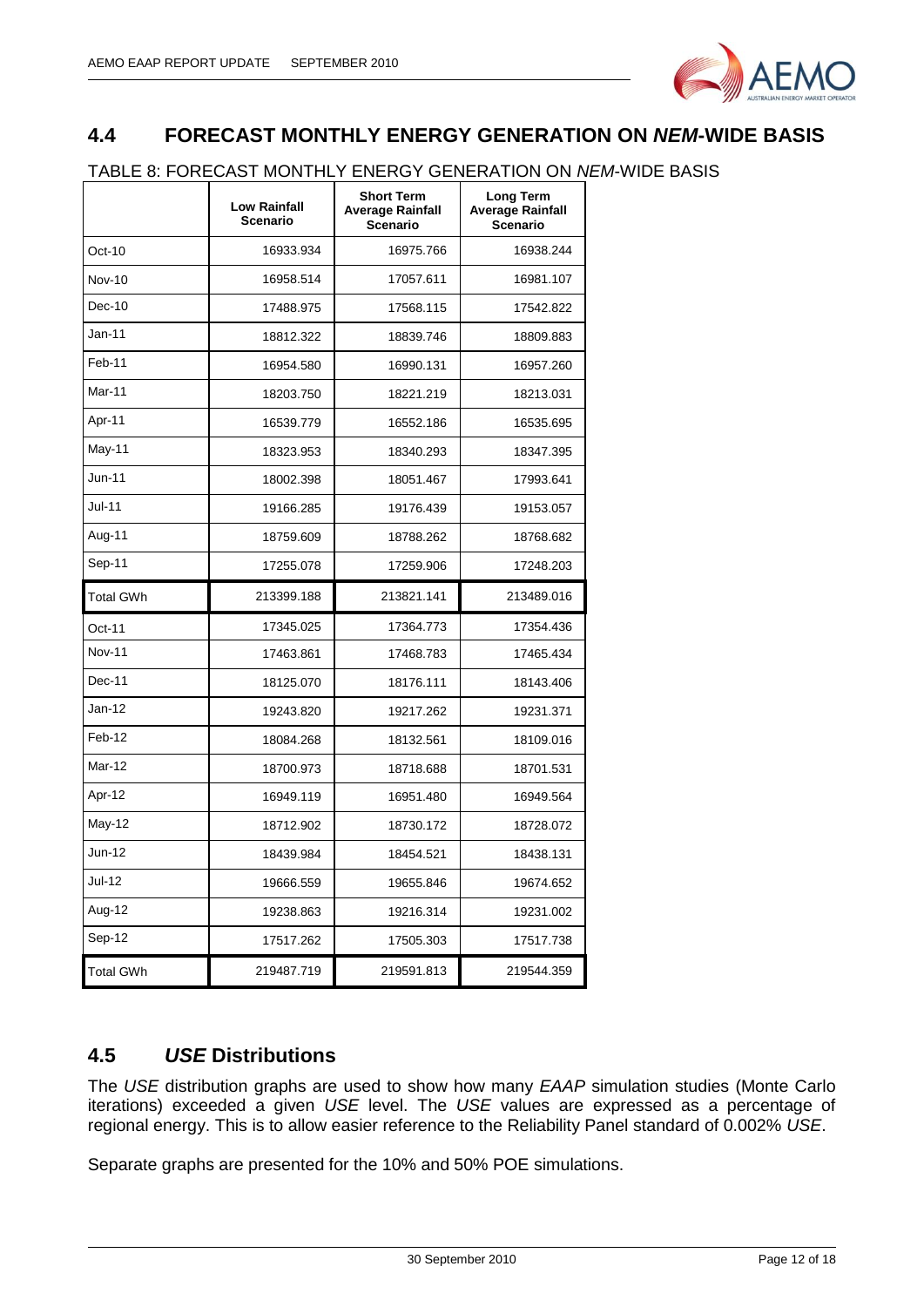



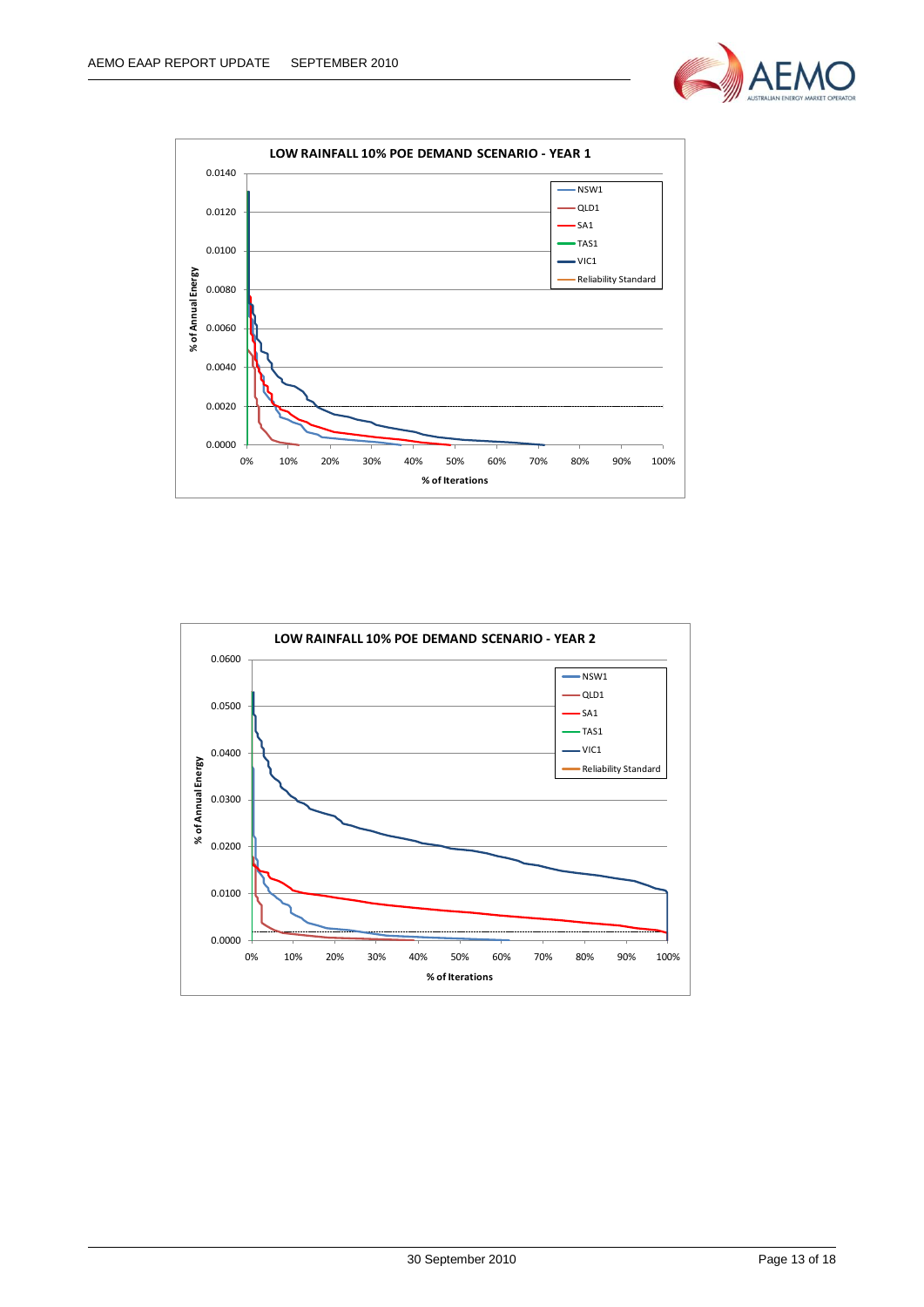



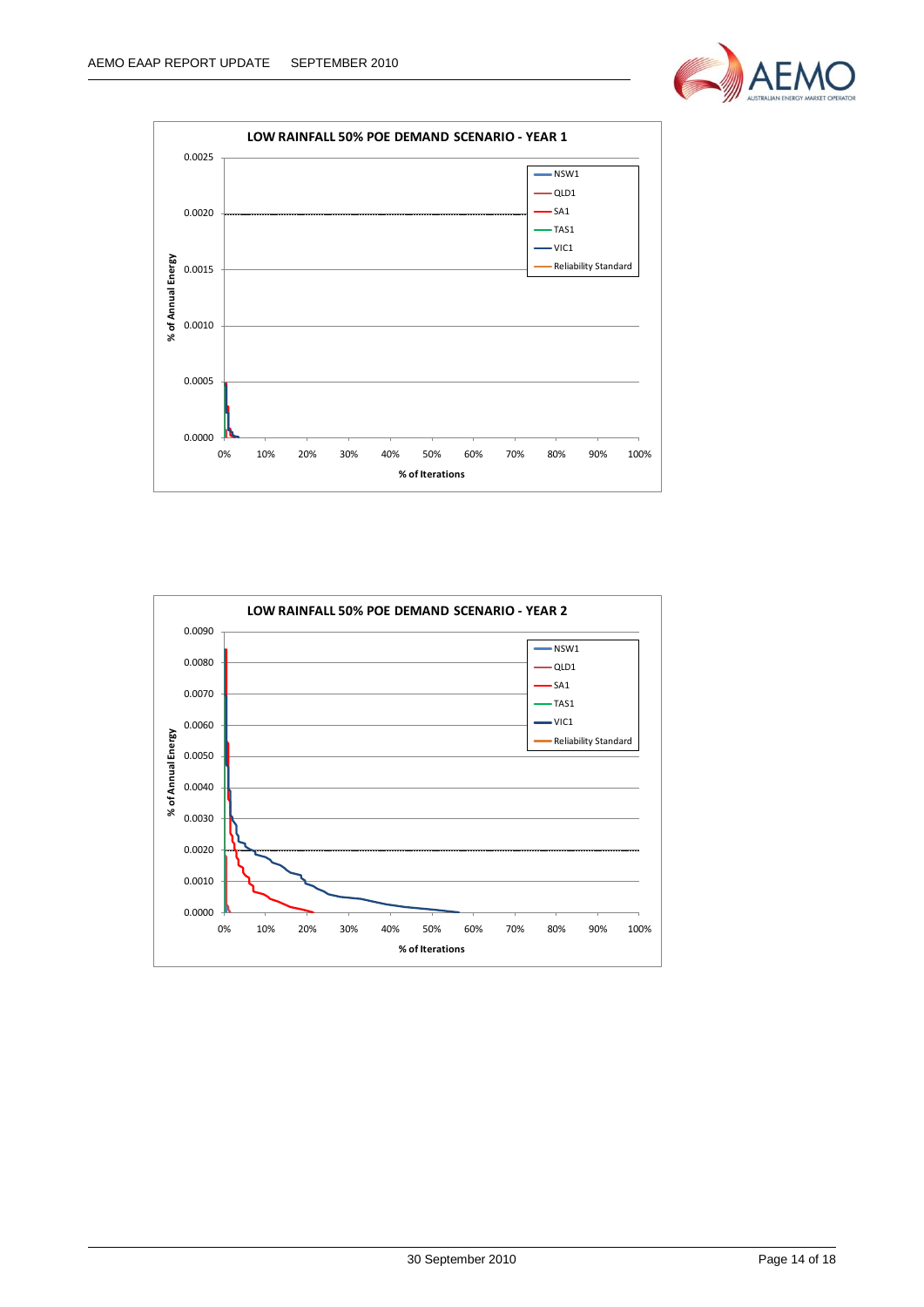



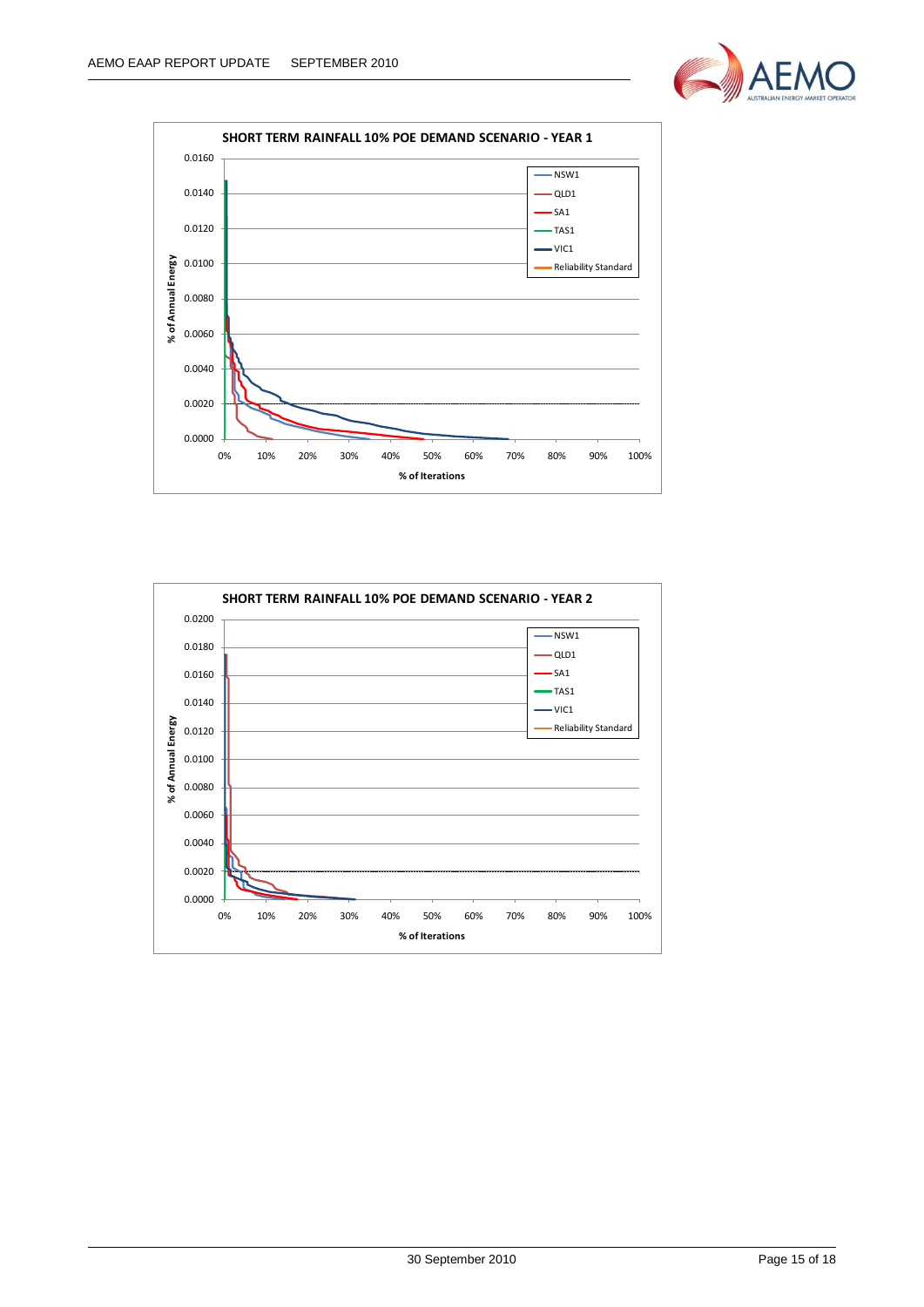



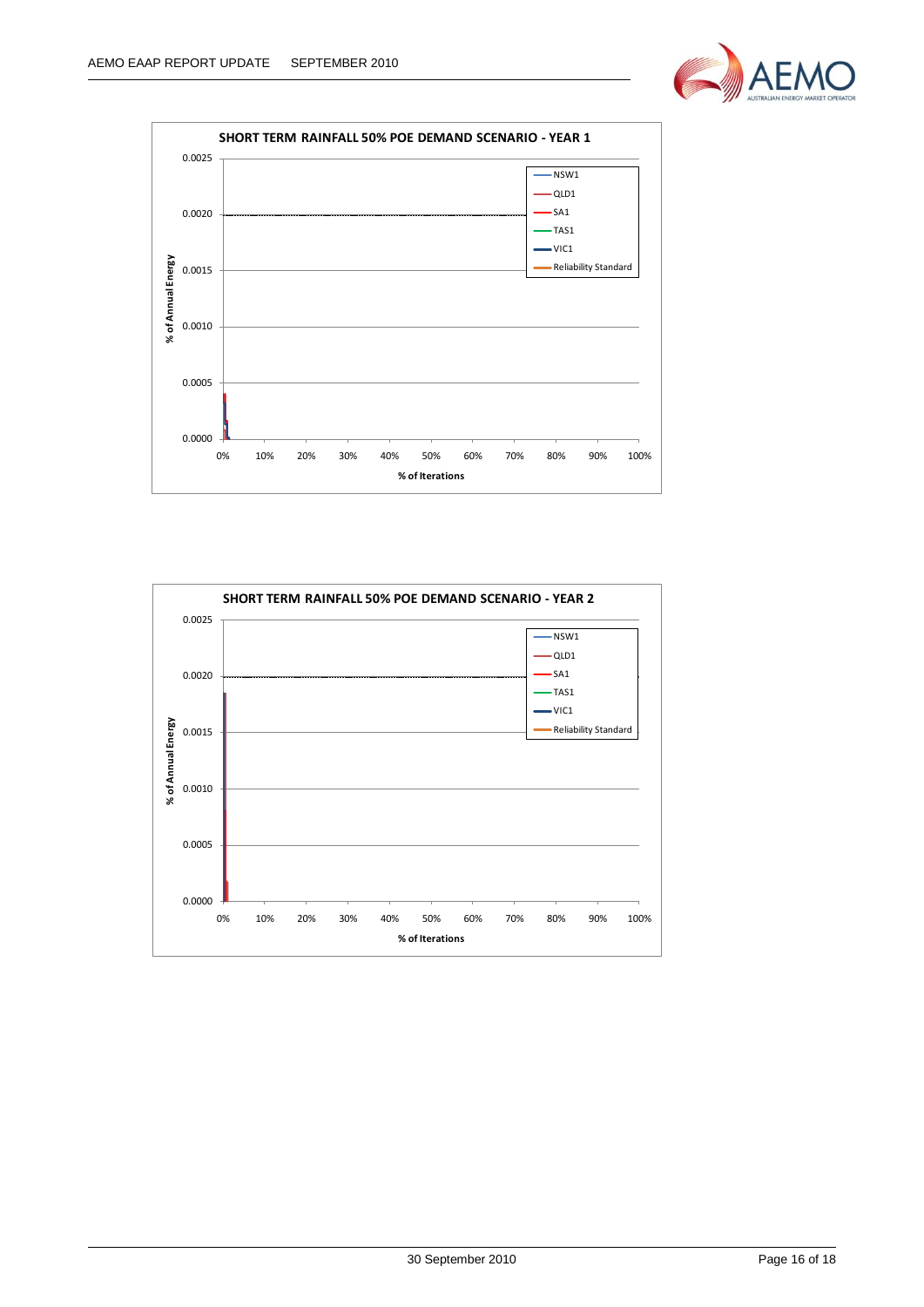